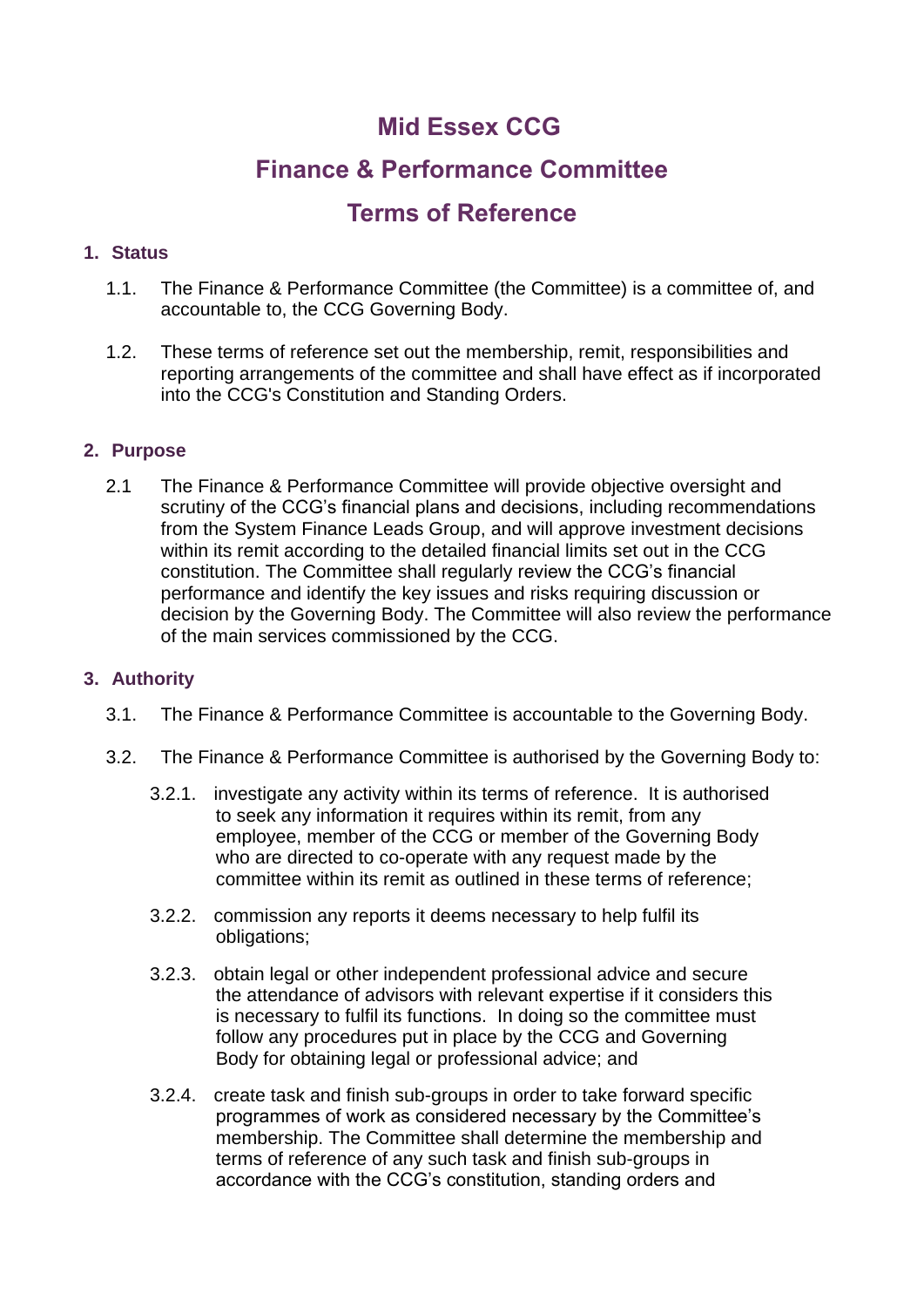Scheme of Reservation and Delegation (SoRD).

3.3. For the avoidance of doubt, in the event of any conflict, the CCG's Standing Orders, Standing Financial Instructions and the SoRD will prevail over these terms of reference.

## **4. Duties**

4.1. The responsibilities and duties of the Finance & Performance Committee can be categorised as follows:

## **Financial Performance**

- 4.1.1 To oversee the development of the CCG's Financial Strategy and Revenue and Capital Plan and assure the robustness of any underlying assumptions made in drawing up these plans, ensuring that the CCGs act in accordance with their financial duties whilst supporting achievement of the system control total
- 4.1.2 To receive and advise on medium term financial and savings planning, including the refresh of the Financial Recovery Plan.
- 4.1.3 To review annual budgets/short-term financial plans prior to approval by the Governing Body.
- 4.1.4 To monitor in-year financial performance, reviewing and challenging the delivery of savings plans, seeking explanations for significant deviations from budgets and recommending corrective action should forecasts suggest that financial balance will not be achieved.
- 4.1.5 To consider and advise on the management of the capital programme.

#### **Commissioning Performance**

- 4.1.6 To maintain an overview of the performance of the main services commissioned by the CCG
- 4.1.7 To provide assurance and advise the Governing Body on performance against key contractual and national performance indicators, ensuring that action plans are implemented to address areas of significant underperformance.

### **Other Duties**

- 4.1.8 To receive best value reports/benchmarking identifying outliers/issues and make recommendations regarding necessary action, as appropriate.
- 4.1.9 To seek assurance that effective management of risk is in place to manage and address finance and performance issues. This includes scrutiny of the relevant sections of the Board Assurance Framework and Corporate Risk Register.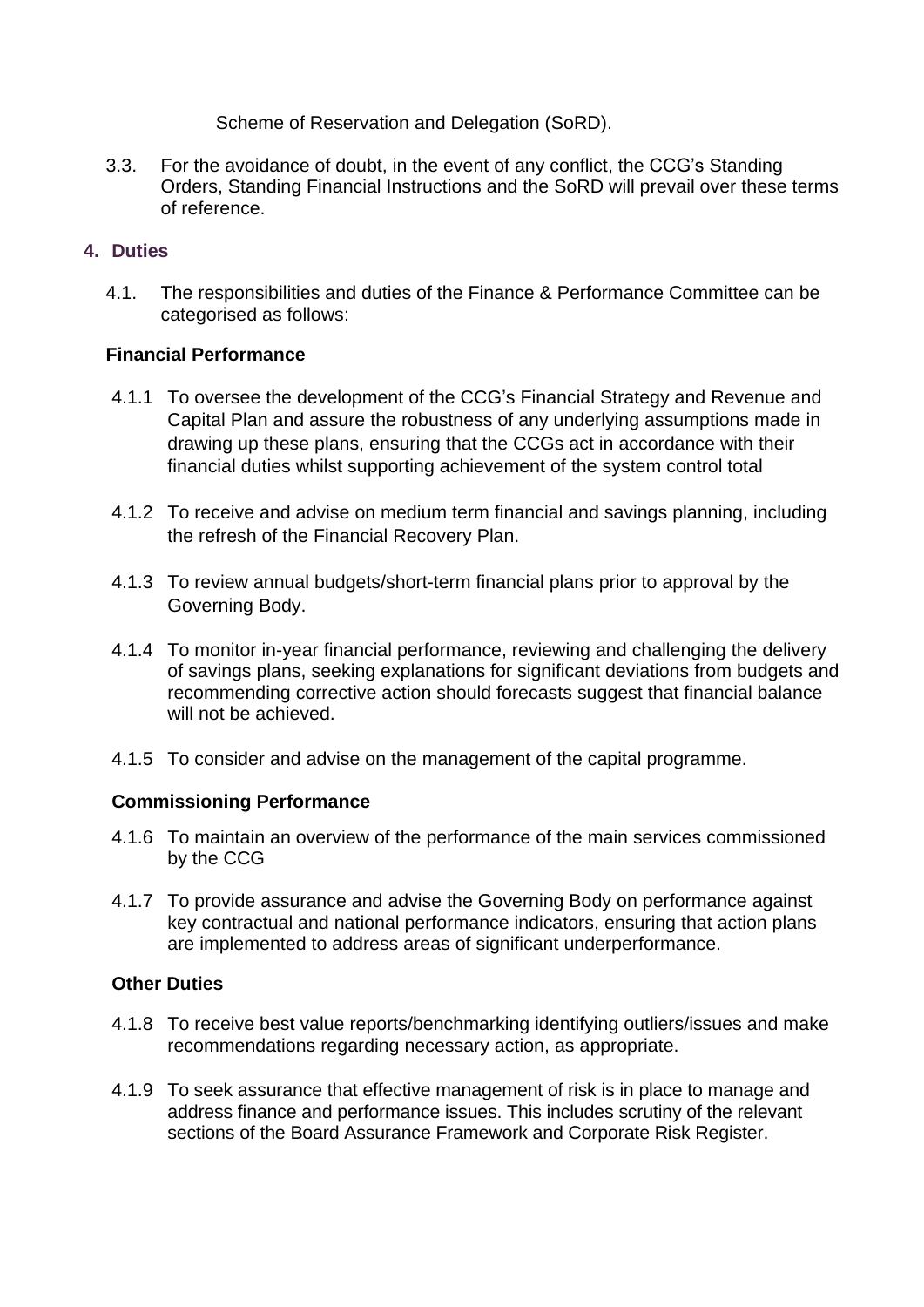## **Investment (including Procurement)**

- 4.1.10 To consider business cases / service proposals and recommend appropriate action, e.g. procurement route, ensuring compliance with appropriate legislation and guidance. The committee will approve investments and procurements within its delegated limits.
- 4.1.11 To review procurement outcomes and approve the award of contracts and/or make recommendations to the Governing Body, in accordance with the Scheme of Delegation.
- 4.1.12 To review and monitor the procurement programme and the contestability plan for key programmed procurements.
- 4.1.13 To review lessons learned from procurements and recommend changes to practice and procedures where necessary.

## **5. Membership**

- 5.1. The Committee shall be appointed by the Governing Body.
- 5.2. The Committee's membership will comprise:
	- 1.1.1 Up to 2 Elected GP members of the Governing Body
	- 1.1.2 Up to 2 Lay members of the Governing Body
	- 1.1.3 Chief Finance Officer or nominated deputy
	- 1.1.4 One other Executive Director or nominated deputy

### **6. Attendees**

- 6.1. Only members of the Committee have the right to attend meetings.
- 6.2. The Chair of the Committee may invite other individuals (e.g. Performance Lead, Governance Lead) to attend all or part of a meeting as and when appropriate. Such attendees will not be eligible to vote.

#### **7. Chair**

- 7.1. The Committee will be chaired by a non-executive member of the Governing Body.
- 7.2. If an elected GP member of the Governing Body is the Chair, a Lay member will be the deputy Chair. If a Lay member of the Governing Body is the Chair, an elected GP member will be the deputy Chair.
- 7.3. In exceptional circumstances, where urgent action is required, the Chair is authorised to take urgent action with prior discussion with one other committee member. A report should be made to the full committee at the earliest next opportunity.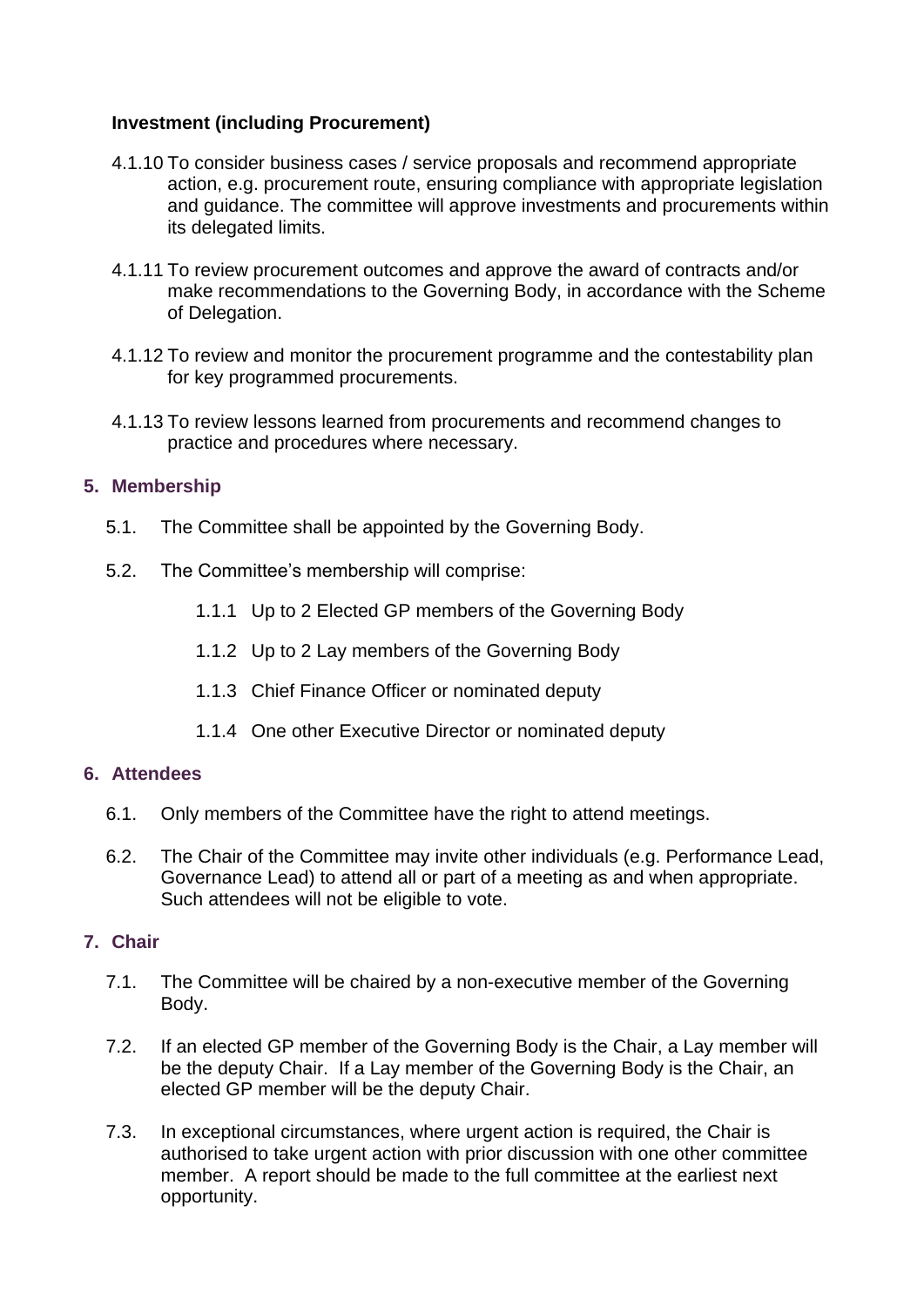### **8. Quoracy**

- 8.1. The quorum necessary for the transaction of business shall be three members including the CFO or nominated deputy and a non-executive member.
- 8.2. A meeting is established when members attend face-to-face, by telephone, videocall, any other electronic means or a combination of the above.
- 8.3. A meeting of the Committee at which a quorum is present, or are available by electronic means, is competent to exercise all or any of the authorities, powers and discretions vested in or exercisable by the Committee.

## **9. Decision making and voting**

- 9.1. The Committee will ordinarily reach conclusions by consensus. When this is not possible the Chair may call a vote.
- 9.2. Only members of the Committee may vote. Each member is allowed one vote and a majority will be conclusive on any matter.
- 9.3. Where there is a split vote, with no clear majority, the Chair of the Committee will hold the casting vote.
- 9.4. If a decision is needed which cannot wait until the next scheduled meeting, the chair may conduct business on a 'virtual' basis through the use of telephone, email or other electronic communication.

#### **10.Administration**

- 10.1. The Committee does not meet in public but it may meet in common with other CCG committees.
- 10.2. Meetings will be held when required, with a minimum of 4 meetings per year.
- 10.3. Secretariat support will be provided to the Committee to ensure the committee can discharge its function effectively and efficiently.
- 10.4. The Chair will agree the agenda prior to the meeting and the agenda and supporting papers will be circulated in accordance with the time specified in the CCG Standing Orders.
- 10.5. Any items to be placed on the agenda are to be sent to the secretary no later than seven calendar days in advance of the meeting. Items which miss the deadline for inclusion on the agenda may be added on receipt of permission from the Chair.
- 10.6. Minutes will be taken at all meetings including telephone and electronically facilitated meetings.
- 10.7. The minutes and/or a report of the Committee's proceedings will be ratified by agreement of the Committee or Committee Chair prior to presentation to the